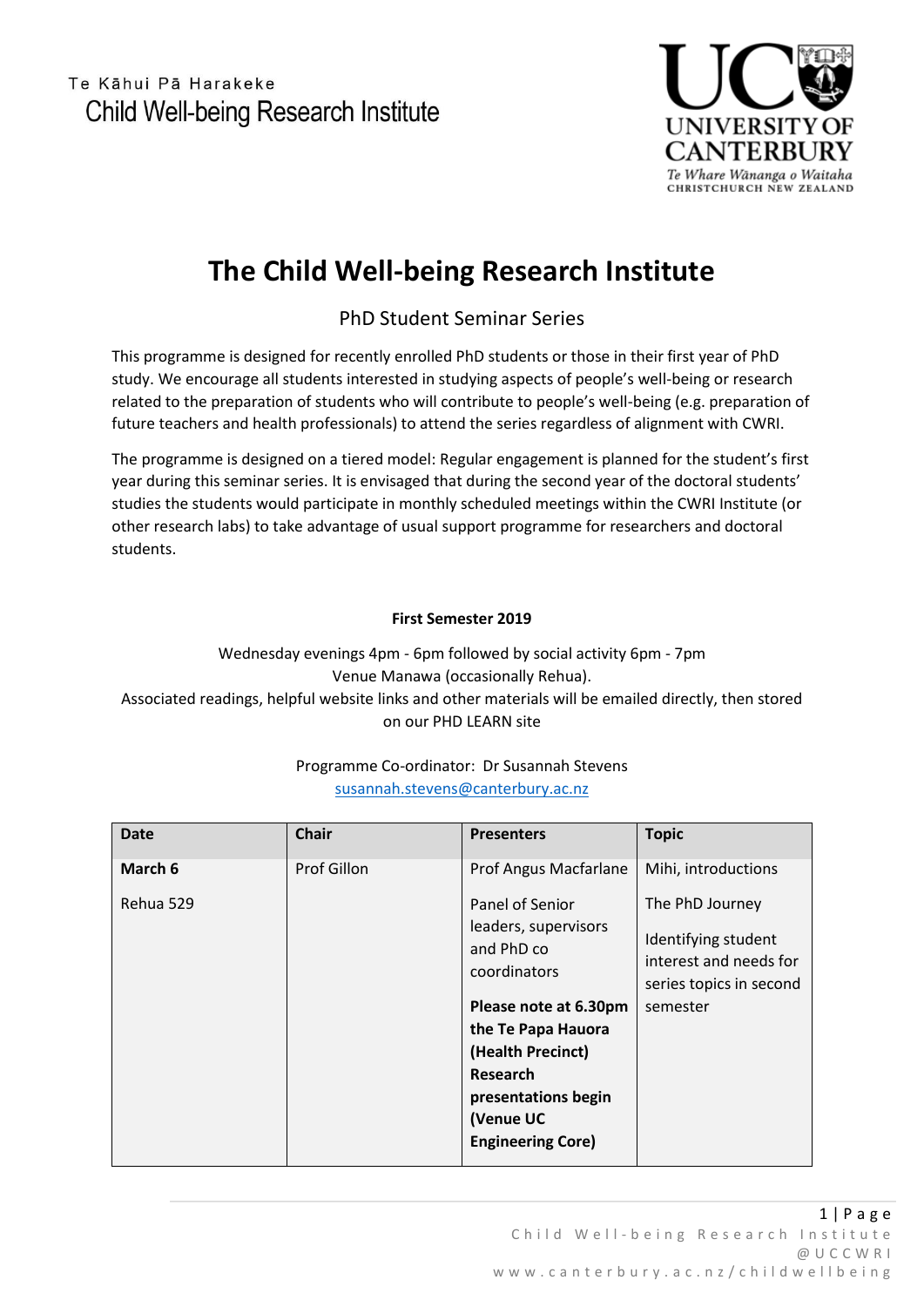| March 13<br>Manawa 108                                        | Dr Stevens                | Dr Susannah Stevens<br>Presenter from UC<br>Postgraduate office                  | PhD student Well-<br>being<br>Processes and<br>supports available                                                                    |
|---------------------------------------------------------------|---------------------------|----------------------------------------------------------------------------------|--------------------------------------------------------------------------------------------------------------------------------------|
| March 20<br>Manawa 108                                        | Prof Gillon               | Prof Misty Sato                                                                  | Framing your research<br>Epistemologies and<br>Ontologies                                                                            |
| March 27<br>Manawa 108                                        | Prof Gillon               | Professors Angus and<br>Sonja Macfarlane                                         | Vision Mātauranga<br>Researching within<br>our NZ context and<br><b>Treaty Framework</b>                                             |
| <b>April 3</b><br>Manawa 108                                  | Prof Sato                 | Prof Phillip Schluter                                                            | Understanding the<br>publication and<br>presentation process-<br>Authorship, working<br>with your supervisor,<br>feedback processes. |
| <b>University break</b><br>James Hight Library<br>Ilam Campus | Dr Stevens                | <b>Margaret Paterson</b><br>(Health Sciences<br>subject specialist<br>librarian) | Library resources,<br>literature search tools,<br>endnote tutorials etc                                                              |
| May 1<br>Manawa 108                                           | Prof Gillon               | Dr John Boereboom                                                                | Developing<br>questionnaires and<br>surveys- Qualtrics<br>software                                                                   |
| May 8<br>Manawa 108                                           | Prof Gillon               | Panel of experts<br>(Prof Schluter, Library<br>specialist and others)            | Developing your<br>literature review<br>Systematic literature<br>review searches                                                     |
| <b>May 15</b><br>Manawa 108                                   | <b>Assoc Prof McNeill</b> | Prof Sonja MacFarlane<br>PhD student Melissa<br>Derby (via video)                | Engaging whānau in<br>research in Mana<br>enhancing ways                                                                             |
| <b>May 22</b><br>Manawa 108                                   | Prof McNeill              | Prof Laura Justice<br>(Ohio State University<br>Erskine Fellow)                  | Shaping your research<br>question- Importance<br>and relevance to                                                                    |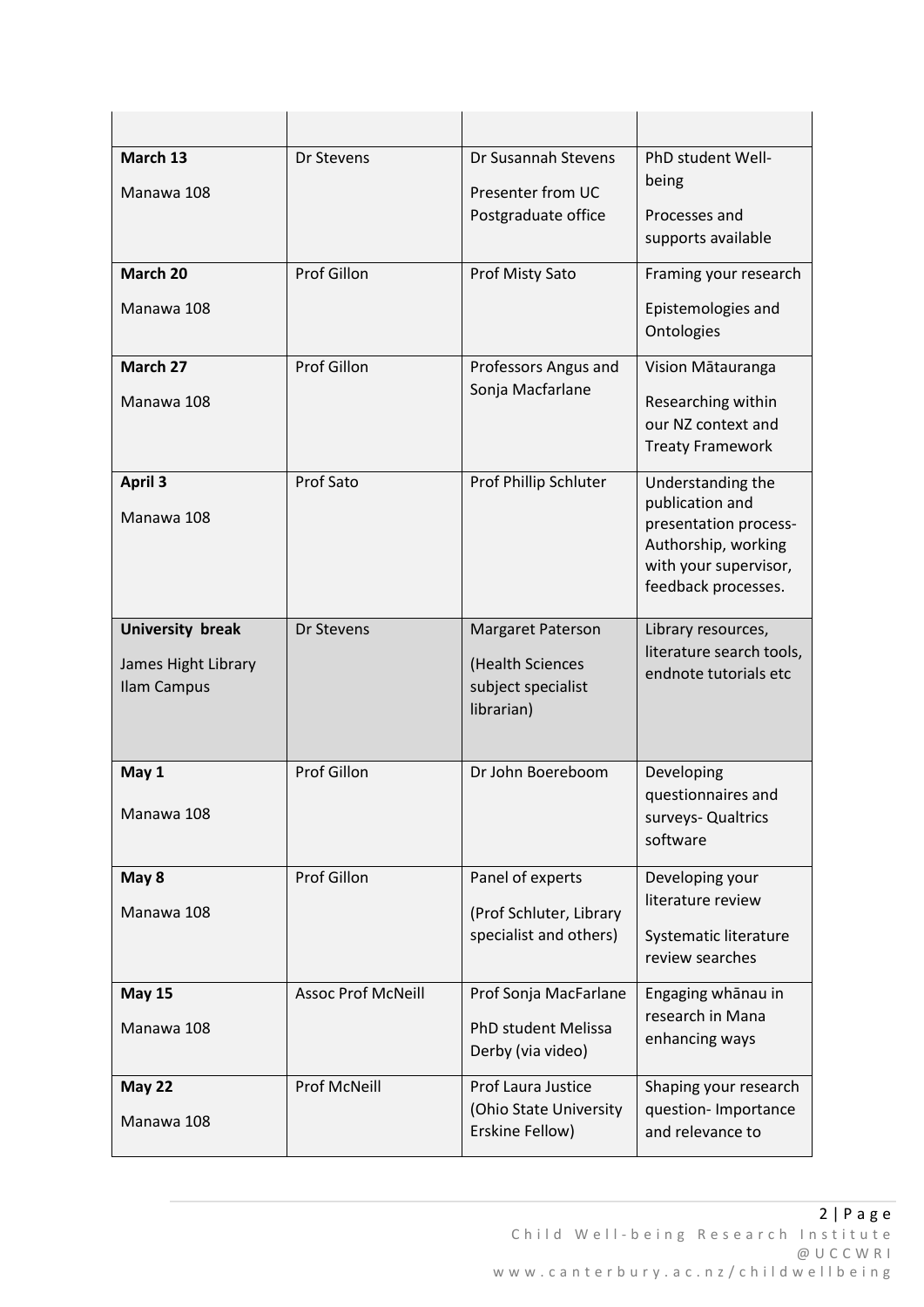|                                              |             |                                 | community and to<br>advancing knowledge                                                                     |
|----------------------------------------------|-------------|---------------------------------|-------------------------------------------------------------------------------------------------------------|
| <b>May 29</b>                                | Prof Gillon | Prof Laura Justice<br>(Erskine) | Early Childhood and<br>class based<br>intervention Studies:<br>Treatment fidelity,<br>validity, reliability |
| End of Semester<br><b>Mid Semester Break</b> |             |                                 |                                                                                                             |

#### **Second Semester 2019**

Designed to run for 5-week blocks with a 2-week break in between.

| <b>Date</b>                      | <b>Chair</b>                                                                      | <b>Presenters</b>                                                                                                | <b>Topic</b>                                                                                                    |
|----------------------------------|-----------------------------------------------------------------------------------|------------------------------------------------------------------------------------------------------------------|-----------------------------------------------------------------------------------------------------------------|
| July 17<br>Manawa HP108          | <b>Prof Gillon</b>                                                                | <b>Mary Boyce</b><br>Kaihautū Ako Māori<br>Director of Māori<br>Teaching and<br>Learning.                        | Using Te Reo Māori -<br>Pronunciation,<br>Pepeha, and Phrases.                                                  |
| July 24<br>Manawa HP108          | Dr Stevens                                                                        | Manawa Building 1<br>year celebrations and<br>putting our Te Reo<br>into practice.                               | $4pm-5pm$<br>Afternoon tea and<br>Manawa celebrations<br>with Ara and CDHB.<br>$5pm-6pm$<br>Mihi practice.      |
| July 31<br>Manawa HP108          | Dr Stevens                                                                        | <b>Dr Amanda Denston</b><br>Senior Researcher<br>Fellow<br><b>Rebecca Robinson</b><br><b>Ethics Co-ordinator</b> | Getting to know the<br>human ethics process.                                                                    |
| <b>August 7</b><br>Manawa HP108  | Prof Gillon<br>**Special guest and<br>introduction to new<br>Kaiarahi Mel Tainui. | <b>Anton Angelo</b><br><b>Research Data</b><br>Coordinator                                                       | Data hygiene-<br>establishing good<br>practices early.                                                          |
| <b>August 14</b><br>Manawa HP108 | Dr Stevens                                                                        | All participants<br>featuring special<br>guest judges.<br>Prof Gillon<br><b>Prof McNeill</b>                     | 'Thesis in 3'<br>An evening of<br>presentations where<br>students must explain<br>their thesis in 3<br>minutes. |